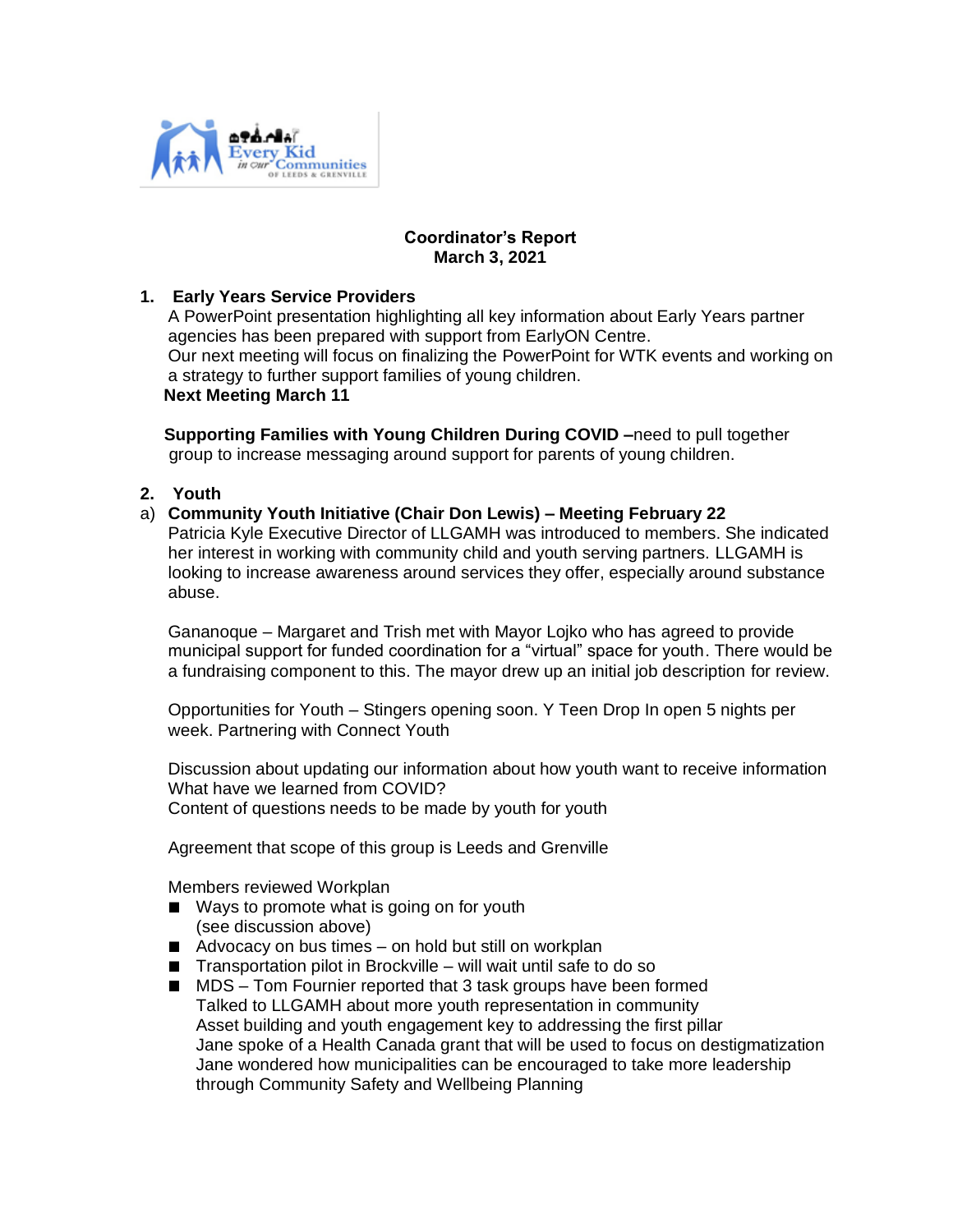Margaret asked if Jane could find out more information on South Grenville MDS… is it still functioning?

 Next Meeting March 15 at 2:30 Agenda will focus on next steps for Workplan

# **3. Community Safety and Wellbeing Planning**

The United Counties has been contracted to develop plans for all municipalities except Brockville and Gananoque. Consultants Jane Torrance and Stephanie Gray have been hired to lead the process. Mayors of Westport and North Grenville will cochair/champion the project. An Advisory Committee has been established to inform the project and reach out to other stakeholders. The consultants are currently conducting informant interviews and surveys have been distributed widely. (Please take a minute to complete the survey<https://www.surveymonkey.com/r/CSWB-UCLG>The plans will help identify assets and risks in the community as well as actions that communities can use to address them.

Please consider being part of Partners Day on April 23<sup>rd</sup> from 9 to 12. [https://www.eventbrite.com/e/planning-day-community-safety-and-well-being](https://www.eventbrite.com/e/planning-day-community-safety-and-well-being-registration-142183603987)[registration-142183603987](https://www.eventbrite.com/e/planning-day-community-safety-and-well-being-registration-142183603987)

# **4. Data Group**

Expressions of interest from CAS and EEC. Goal is to engage Robert Fulton to prepare a data story. Need to secure a source of funding. **Please let me know if you or staff member are interested in participating.**

# **5. Health Unit Vaccination Plan – link**

**[https://healthunit.org/wp-content/uploads/COVID-](https://healthunit.org/wp-content/uploads/COVID-19_Vaccine_Distribution_Plan.pdf)[19\\_Vaccine\\_Distribution\\_Plan.pdf](https://healthunit.org/wp-content/uploads/COVID-19_Vaccine_Distribution_Plan.pdf)**

# **6. Special Needs Steering Committee – February 9**

Discussions/decisions focussed around:

- $\blacksquare$  Family-centred practice key focus during transition times
- Challenge of face-to-face meetings during COVID
- **Embedding CSP principles in work of all agencies**
- Incorporate "F" Words into work of other organizations
- Looking at ``refreshers`` on FASD, Transitions, F Words
- Question if staff were acting as service planning coordinators, what would we be doing differently?

# **7. Triple P Workgroup – March 1**

# **Agencies Represented – FCSLLG; CMHLG; Interval House; Health Unit; DSLG; EarlyON; RNJ; EKIOC**

- Communication Emily Castle will send Triple P information through EKIOC and Margaret will forward
- New opportunities or training may become available after March 31
- Teen Triple P an identified need
- Discussed need to "refresh" agencies in terms of what Triple P can offer
- **Members shared opportunities to partner**
- Moving forward agencies will coordinate partnering opportunities